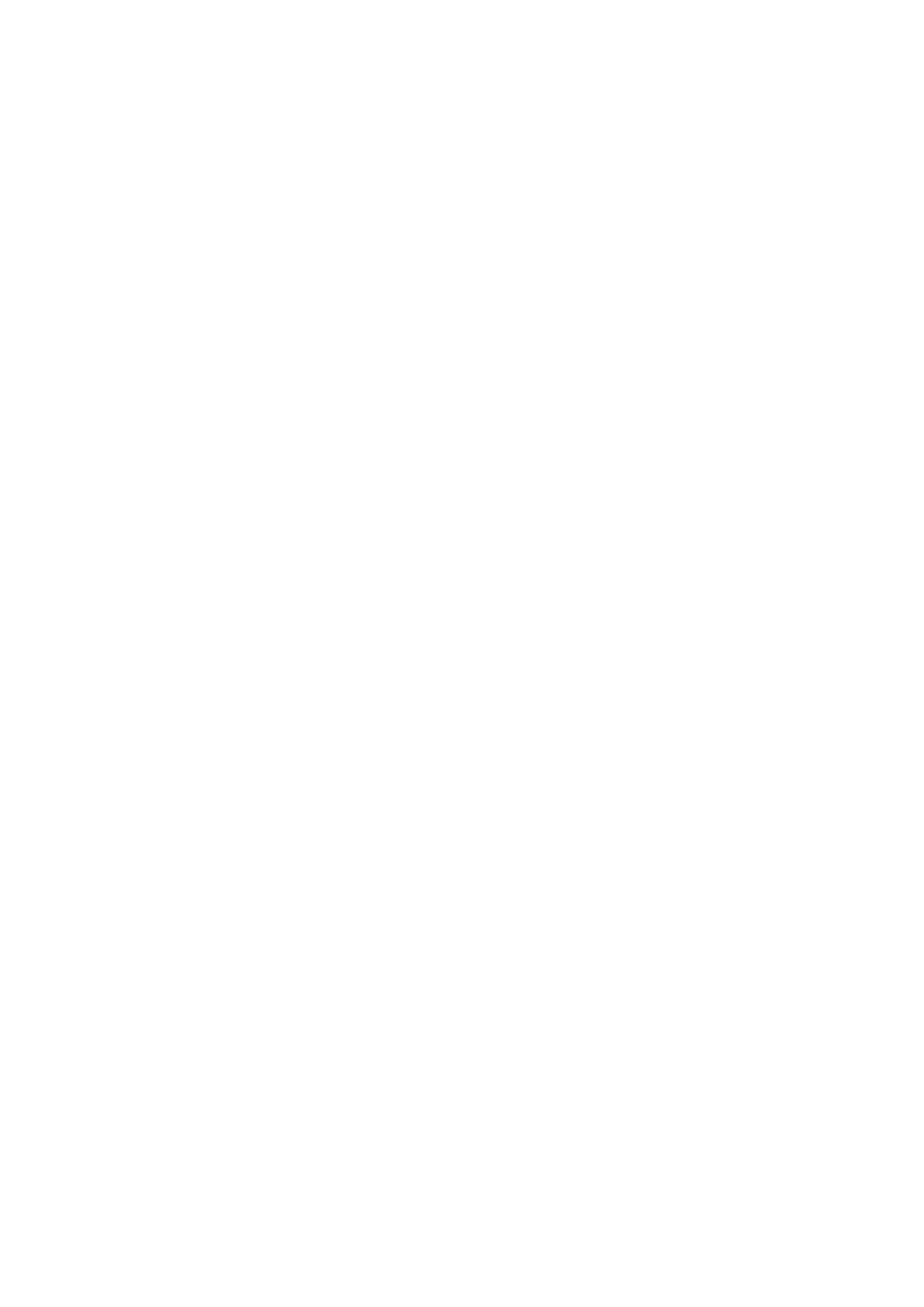

## Introduction

Welcome to The Boatyard.

Your home is served by a low carbon heating and hot water communal heating system which is generated in a communal plant room, powered by gas boilers.

 Your heating system is robust, reliable and controllable. You can control the heat level through the your thermostat and heating controls in the same way as if you had an individual gas boiler in your flat. Your hot water is provided on demand and you only pay for what you use.

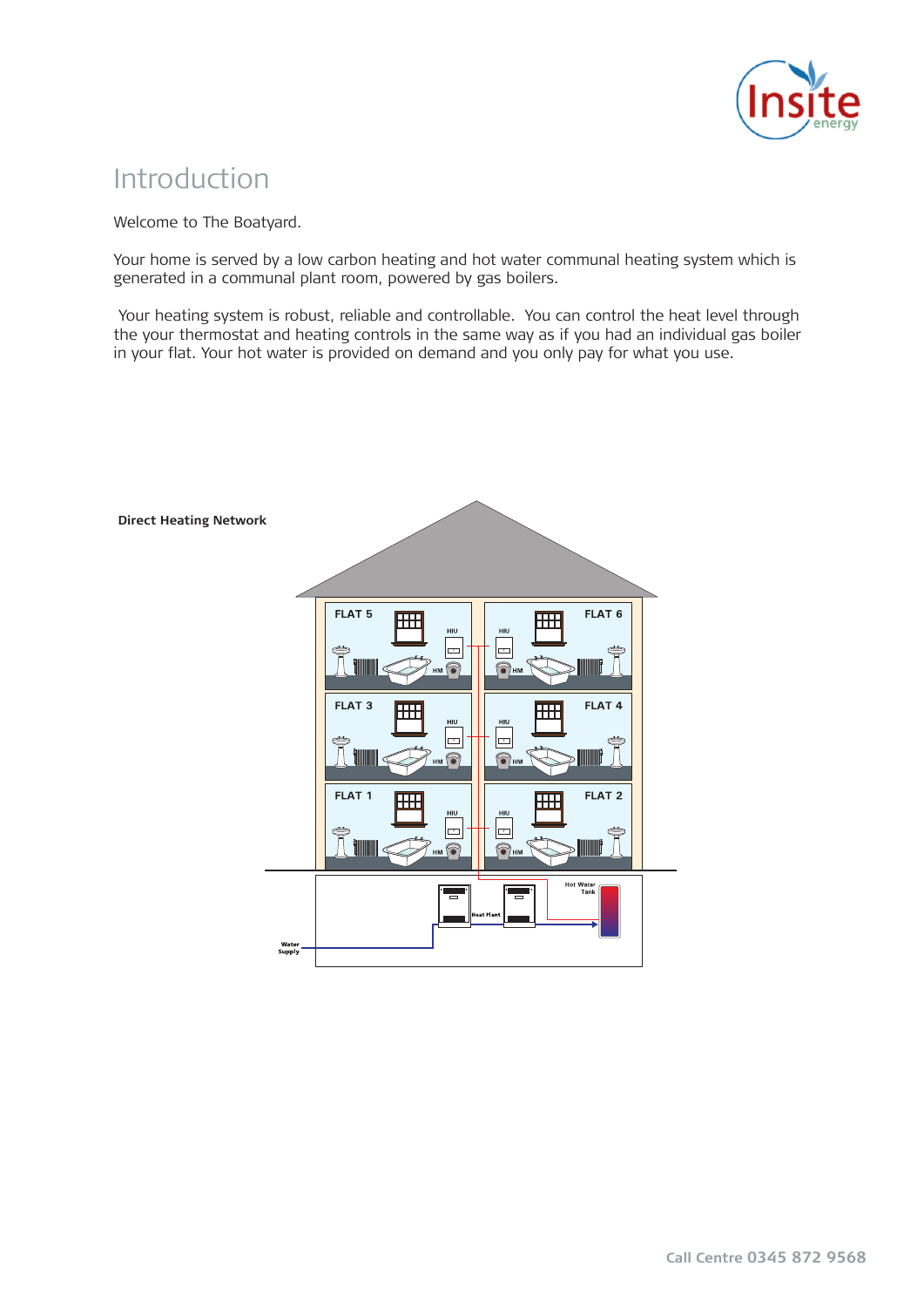

# What is communal Heating?

Rather than have an individual gas boiler in every home, a communal heating system uses a centralised communal boiler to provide heat for a whole development or for several homes in a development.

The centralised boiler is usually located in a basement or external plant room. Your heat provider manages the bulk energy supply to the plant room at your development. The communal boiler turns the energy into hot water and pumps it via an infrastructure of pipes around your development, passing through a heat exchange or HIU (Hydraulic Interface Units) at each property.

This heat exchange or HIU (Hydraulic Interface Units) brings the heating and hot water into your home.

The amount you pay for your heating and hot water will depend on the amount you use. You will also be charged a daily standing charge which is a fixed charge per a day for your connection to the communal heating network. This daily standing charge is payable regardless of whether you consume any heating or hot water as per a connection to an energy supplier.

You can find out more about how your heat tariffs and daily standing charges are calculated and when they are updated in the "Understanding Your Heat Charges" information guide.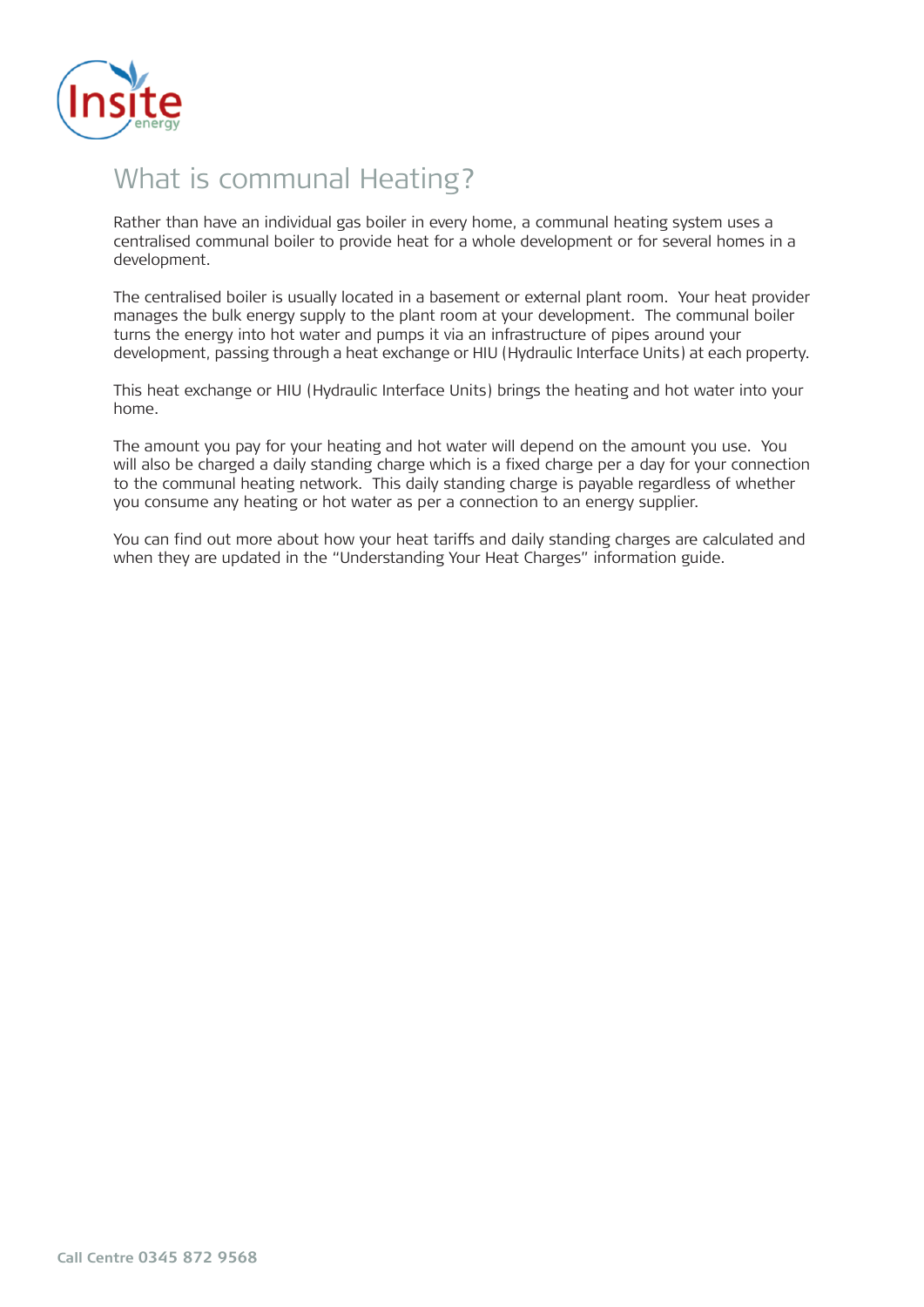

## Insite and You

Insite is a metering and billing agent for many communal heating providers around the UK.

We work on behalf of communal hot water and heating suppliers to provide billing and payment services to their residents.

Insite Energy have been appointed by Your Management Company to read your heat meter, send out heating bills and collect payments.

We do not supply the energy to provide the heating or hot water, nor do we install or maintain the communal heating and hot water system in homes

Insite is not able to help with heaters nor taps inside your home. We are also not able to help you with the maintenance of the heating system and plumbing within your property.

The electricity or water supply to your property is not supplied by Insite. You should contact your suppliers directly with any queries.

# Contacting Us

If you have a query regarding your heating bill, are moving into or out of the property or if you have any other issues relating to paying for your heat, you can call us on our Customer Service helpline on 0345 872 9568.

Our opening hours are 0900-1700, Monday to Friday.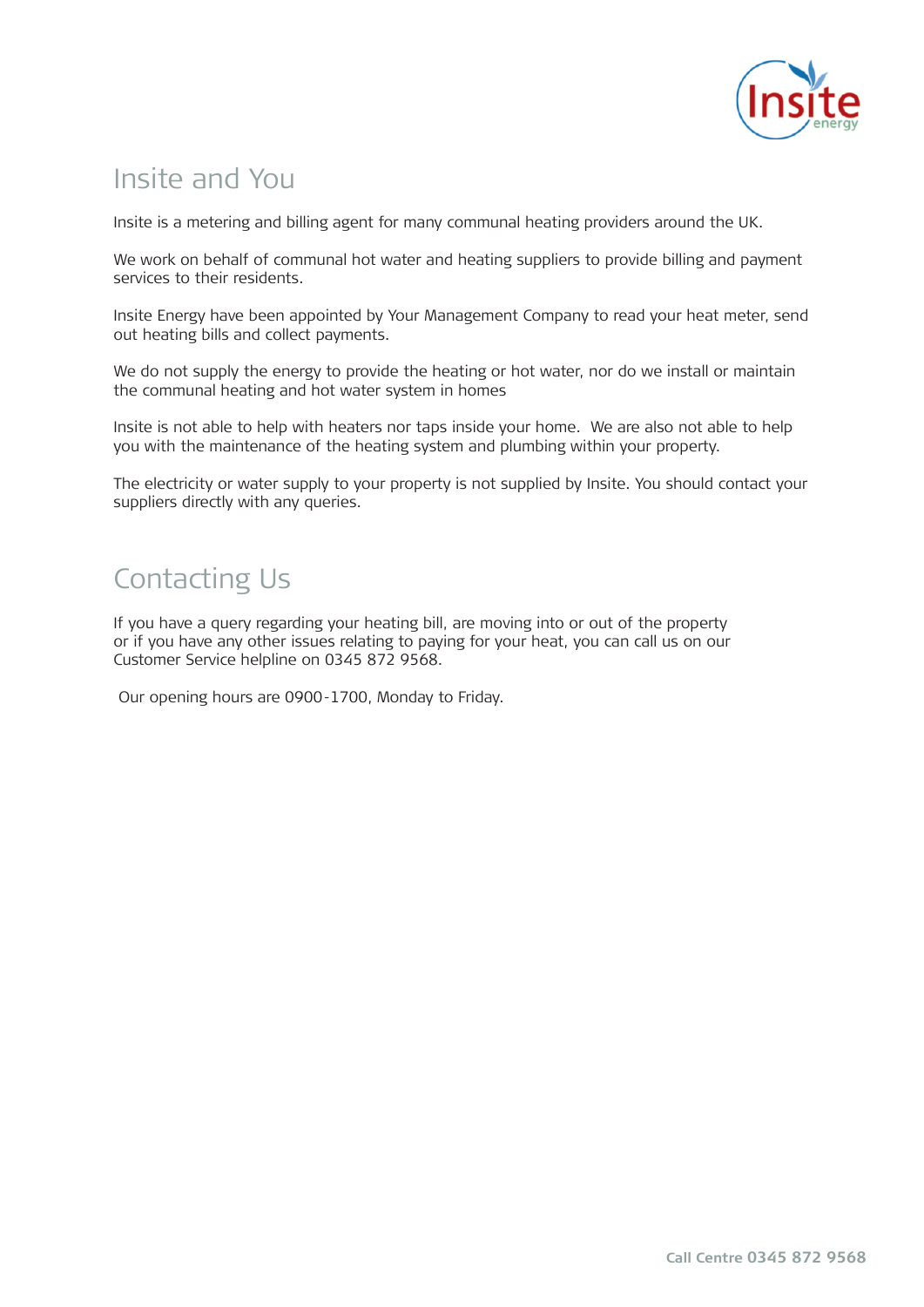

# Credit Metering

Understanding your heating and hot water bill

Each month Insite Energy will send you a bill based upon your actual consumption of heating and hot water. Each month we read your heat meter, which measures the consumption of heating and hot water combined. We will use that meter reading to calculate an accurate bill.

Your bill contains useful information, which you will need to make payments.

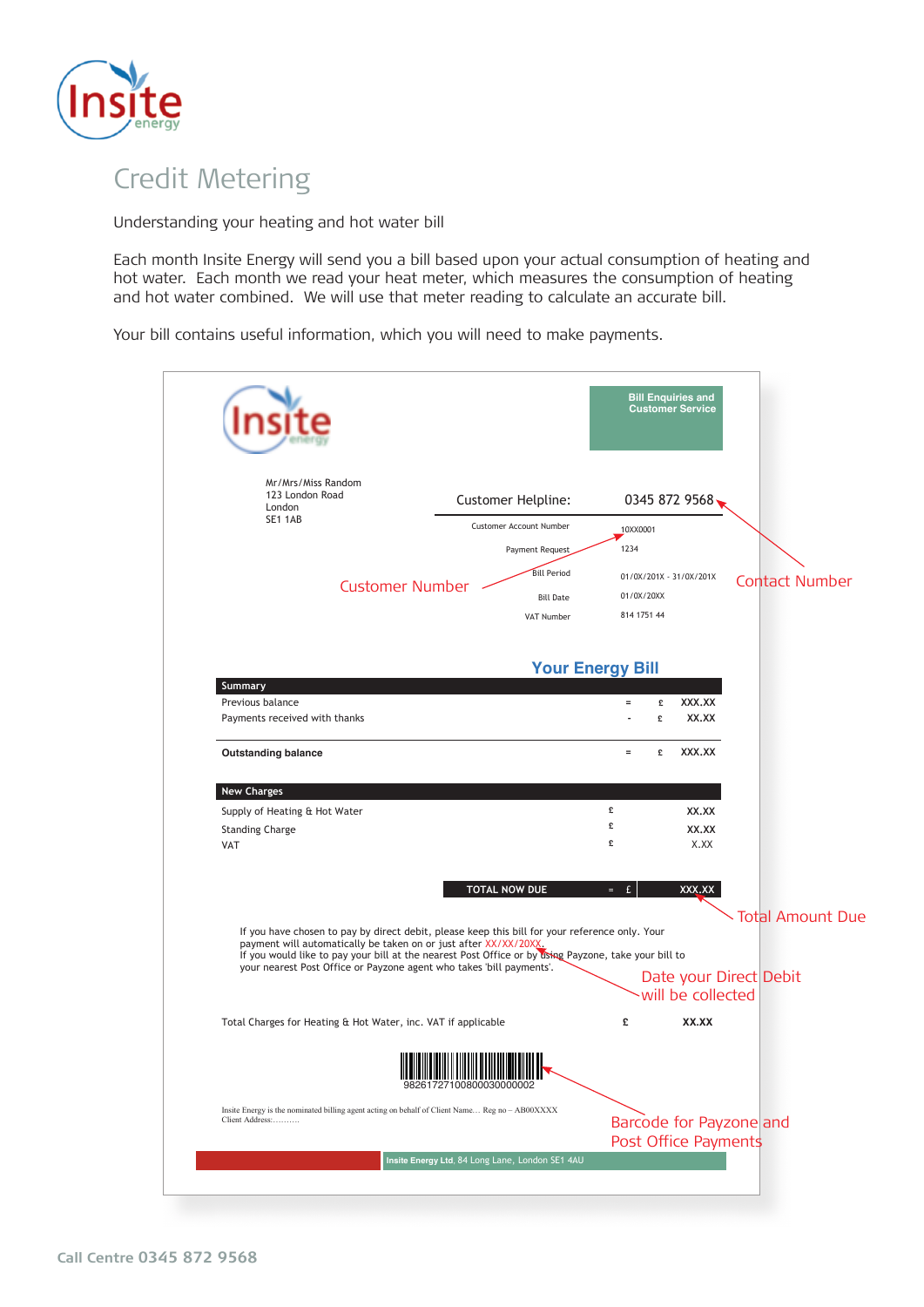

# How to pay for your heat

We take a variety of forms of payment for your heat. When you first move into the property we will discuss how you would like to pay for your heat. The payment options are:

1.Paying by direct debit, where we will automatically take a payment each month, equal to the energy consumed on the site.

2.Pay each bill via the telephone. To make monthly telephone payments, call 0345 872 9568 during office hours and our operators can take payment from debit and credit cards. They can also set up a direct debit for you.

3.Pay each bill via the internet. Log onto www.insite-energy.co.uk. When you have input your customer number, you will be linked to a secure website which will take payment via debit or credit cards.

4.Pay the bill in cash at any Payzone outlet which accepts bill payments. Take your bill to any shop displaying the Payzone sign and the shop keeper will take payment on your behalf. You will need the barcode printed on your bill.

5.Pay the bill in cash at any Post Office. Take your bill to any Post Office and the Post Office will take payment on your behalf. You will need the barcode printed on your bill.

You can change payment method at any time. Please call us to discuss changing payment method.

It is important that you pay promptly each month. Failure to pay for your heat could result in your heat supply being disconnected. If you are having difficulty paying please contact us immediately.

If you are having difficulty paying your bill, we promise to:

- Deal with you in a courteous and confidential manner;
- Give you advice on how to lower your heat consumption.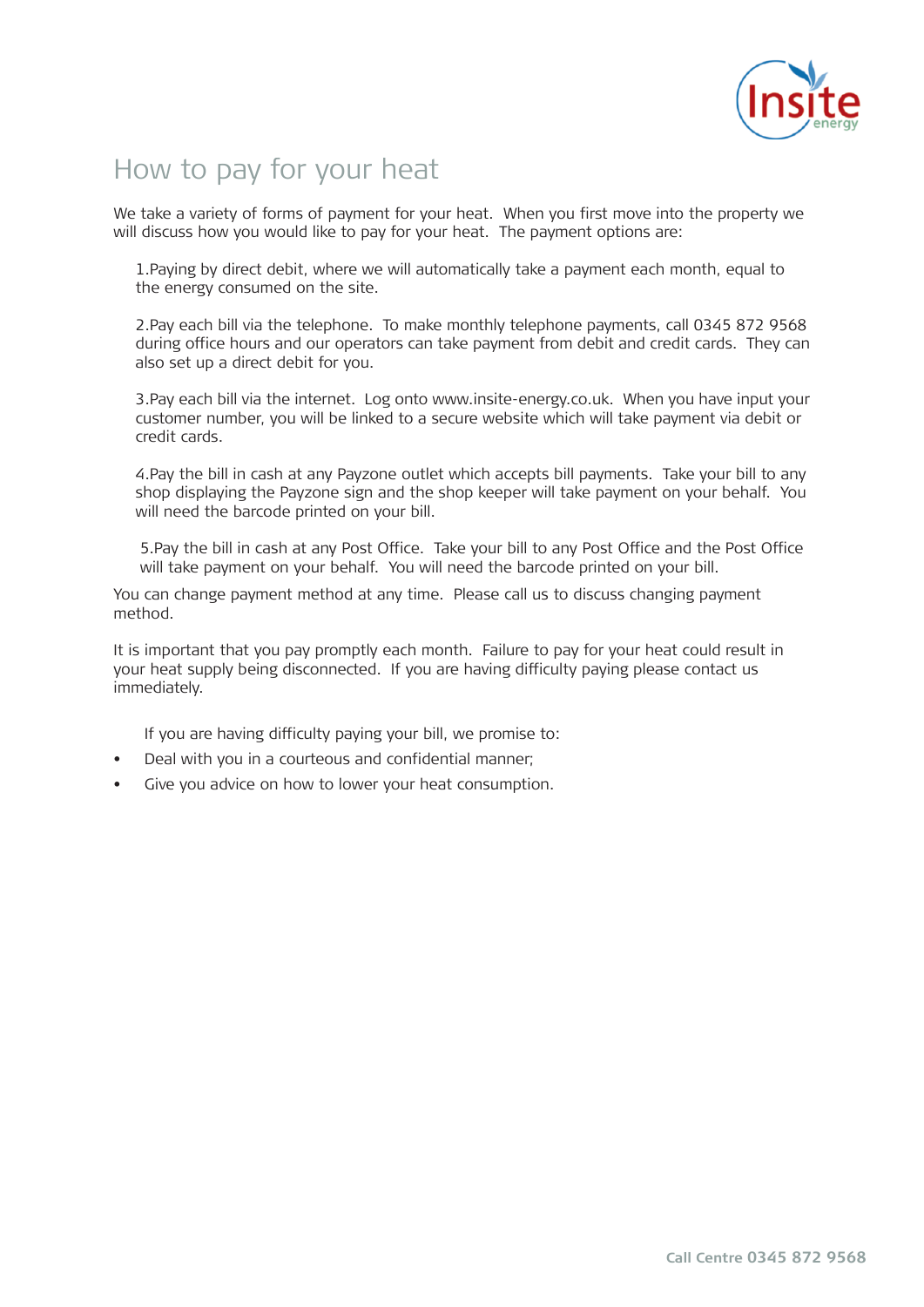

# Customers with additional needs

Your Management Company has provided us with the details of any resident at your development who have additional needs – such as being hard of hearing or visually impaired.

Please feel free to let us know if you have additional requirements in communicating with us, we will do our best to help you.

You may wish to nominate another person, such as a carer, friend or relative to contact us on your behalf about your account. Please let us know if you would like this to be set up. We will not share your account and payment details with anyone else unless you explicitly ask us to do so.

Sometimes we may need to visit your home in order to carry out routine maintenance on your heating unit and meter. We want you to be sure of the identity of the person visiting your home, therefore for your peace of mind we can quote a password whenever we visit. You can choose your own password and change it whenever you like whenever we visit. Our staff also have photo identification, which they wear at all times.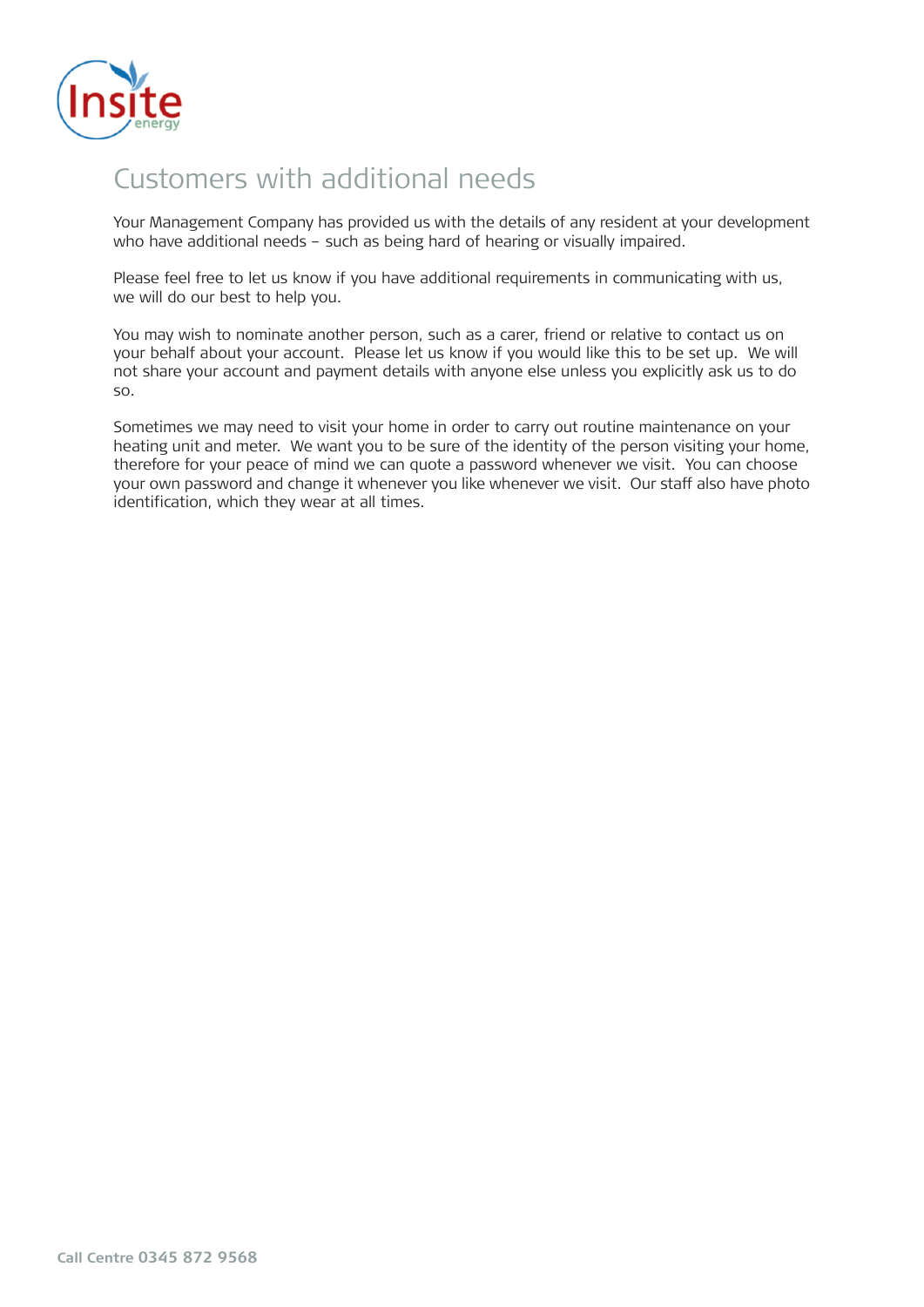

# Quality of Service and Complaint Handling

Customer Service is really important to us and we want to ensure that we handle any customer queries or complaints quickly and effective. We keep a record of telephone calls and waiting times so that we can constantly check ad improve our performance.

We will acknowledge your query or complaint on the same working day it is received and we will aim to resolve it within ten working days. If your issue requires liaison with Your Management Company or other parties, this may take longer.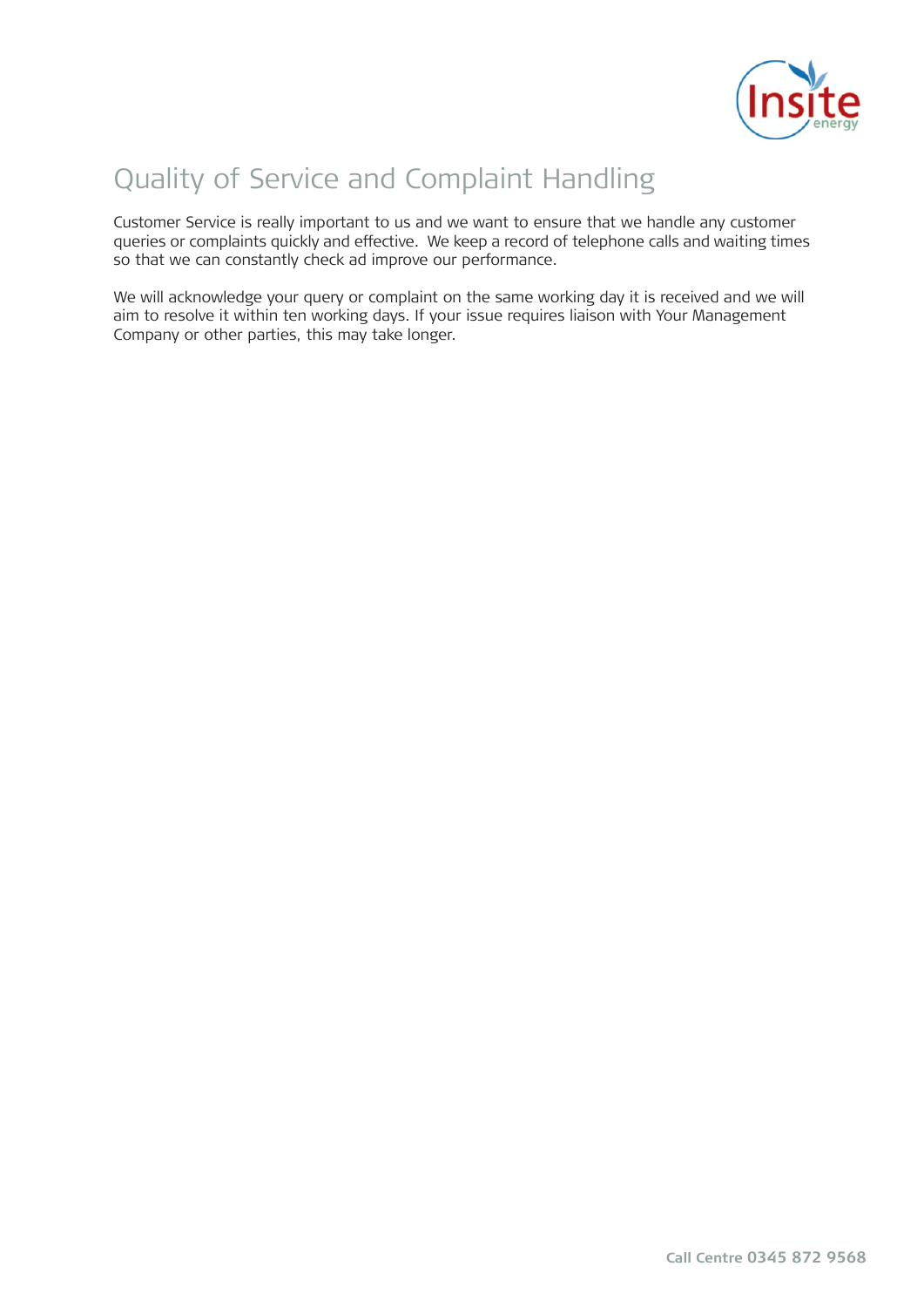

#### Contacting us for queries, complaints and feedback

Sometimes we get it wrong and sometimes we get it right! We'd like to hear from you if our service does not meet your expectations or if you have received good service that you would like to bring to our attention.

You can email our customer service team at customerservices@insite-energy.co.uk. They will acknowledge receipt of your email straight away and refer your query to the right department or answer it themselves.

You can call our customer service team on 0345 872 9568 during our office hours on 0900-1700 Monday to Friday.

You may wish to escalate your query to our Customer Service Manager.

Please write to her at:

Customer Service Manager Insite energy Ltd 84 Long Lane London SE1 4AU

When contacting us, please provide your name, address and customer number (found on the top corner of our energy bill) to help us deal with your query more efficinetly.